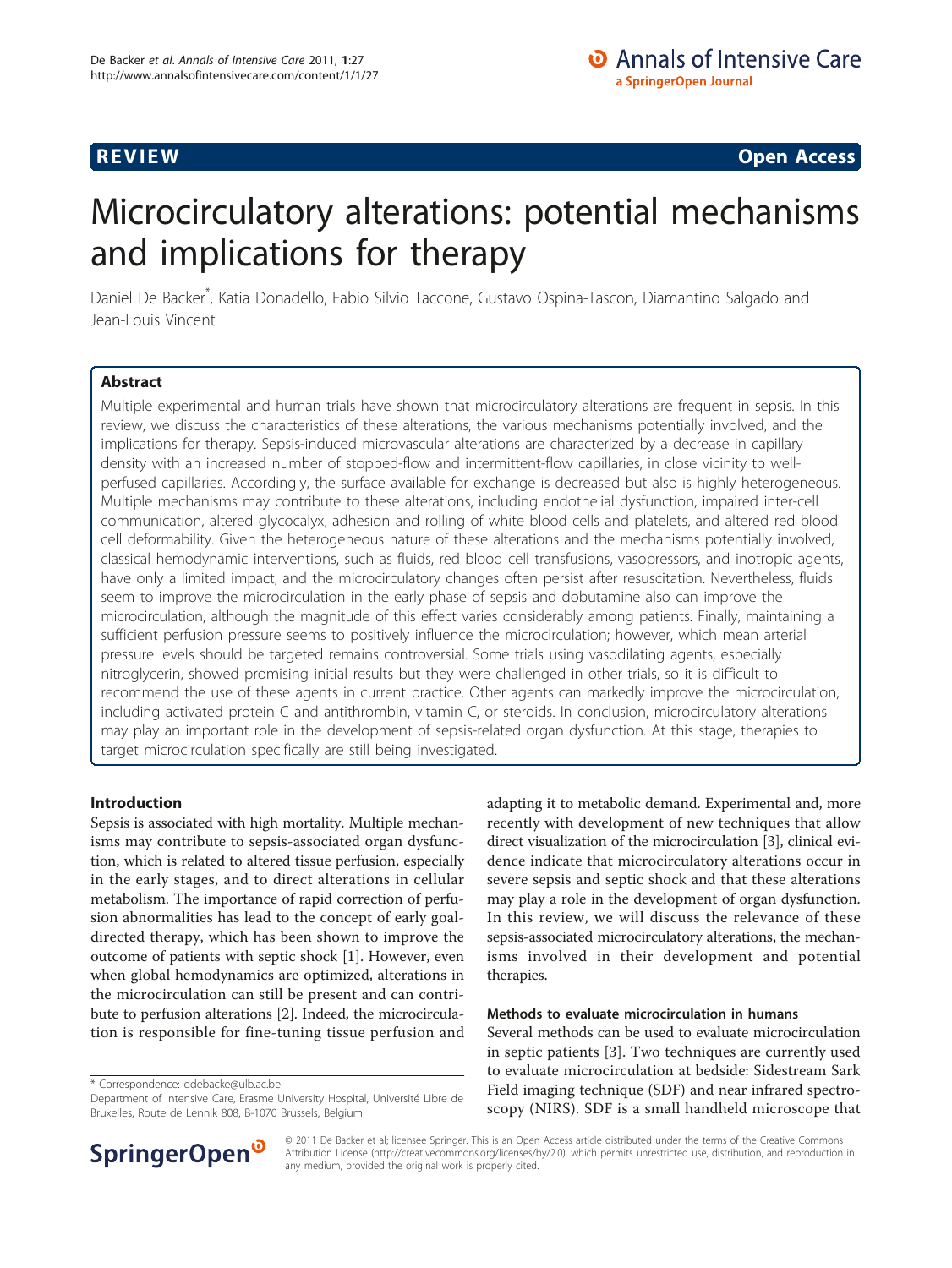illuminates the field by light reflection from deeper layers. Vessels are visualized as the selected wavelength is absorbed by the hemoglobin contained in the red blood cells.

Orthogonal Polarization Spectral imaging technique (OPS) was based on a similar principle but is no longer available. The technique is limited by the fact that it can only be applied on superficial tissues covered by a thin epithelium (mostly the sublingual area) and it requires collaboration or sedation of the patient. In addition, great care should be taken to discard secretions and to limit pressure artifacts.

NIRS utilizes near-infrared light to measure oxy- and deoxy-hemoglobin in tissues and to calculate StO2 (tissue oxygen saturation, measured by NIRS in thenar eminence). In fact, StO2 represents the oxygen saturations of all vessels with a diameter less than 1 mm (arterioles, capillaries, and venules) comprised in the sampling volume, with venules accounting for 75% of the blood volume. Basal StO2 is of limited interest, because there is a huge overlap between StO2 values obtained in septic patients and in intensive care unit (ICU) controls or healthy volunteers. StO2 also differs from central venous O2 saturation (ScvO2) in sepsis. The analysis of changes in StO2 during a brief episode of forearm ischemia enables quantification of microvascular reserve. Several indices can be measured, but the ascending slope, or recovery slope, is the easiest to measure and is the most reproducible. At the present time, both SDF and NIRS are mostly used for research purposes.

## Microcirculatory alterations are observed in severe sepsis

Multiple investigations in various experimental models have shown that sepsis is associated with a decrease in capillary density in association with increased heterogeneous perfusion in visualized capillaries, such that capillaries with intermittent or no flow are found in close proximity to well-perfused capillaries [\[4](#page-6-0)-[7\]](#page-6-0). Importantly, capillaries in which there is no flow at a given time may be well perfused a few minutes later, and perfused vessels may later have no flow. The microcirculation is a very dynamic process, and space and time heterogeneity are increased in septic conditions. These alterations have been observed in different models of sepsis, including those created by administration of endotoxin or live bacteria and bacterial peritonitis [[5](#page-6-0),[6,8\]](#page-6-0), in all organs investigated, including the skin, tongue [\[6](#page-6-0)], gut [[6,7\]](#page-6-0), liver [[4\]](#page-6-0), and even the brain [\[8](#page-6-0)], and in all species that have been investigated, from rodents [[5,9](#page-6-0)] to large animals [[6](#page-6-0),[8\]](#page-6-0). Hence, these changes seem to be ubiquitous and to have common pathophysiologic mechanisms.

In patients with severe sepsis and septic shock, we first demonstrated that microcirculatory perfusion is altered in a similar way to that occurring in experimental conditions

[[2\]](#page-5-0). Compared with healthy volunteers and ICU controls, patients with severe sepsis have a decrease in vascular density together with an increased number of capillaries with stopped or intermittent flow. Importantly, these alterations can be fully reversed by topical application of acetylcholine, indicating that microthrombi are not an essential component. Since this early study, more than 25 studies from different teams around the world have shown similar results (Table 1).

# Relevance of sepsis-associated microcirculatory alterations

Because the microcirculation is essentially adaptive, it is important to understand whether the sepsis-associated alterations are the primary event leading to cellular dysfunction or whether the changes in perfusion reflect directly altered cellular metabolism (adaptive theory). In experimental conditions, it has been possible to link microvascular impairment to signs of tissue hypoxia: colocalization of low  $PO<sub>2</sub>$ , production of hypoxia inducible factor [[10\]](#page-6-0) or redox potential [[11](#page-6-0)] with hypoperfused vessels suggest that the altered perfusion leads to tissue

Table 1 Studies that have reported alterations in sublingual microcirculation in patients with severe sepsis and septic shock

| Reference                             | No. of<br>patients | Intervention                |
|---------------------------------------|--------------------|-----------------------------|
| De Backer et al. AJRCCM 2002          | 50                 | Topical acetylcholine       |
| Spronk et al. Lancet 2002             | 6                  | Nitroglycerin               |
| Sakr et al. CCM 2004                  | 49                 | Sequential<br>assessment    |
| De Backer et al. CCM 2006             | 22                 | Dobutamine                  |
| De Backer et al. CCM 2006             | 40                 | Activated protein C         |
| Creteur et al. ICM 2006               | 18                 | Dobutamine                  |
| Boerma et al. CCM 2007                | 23                 | Sequential<br>assessment    |
| Trzeciak et al. Ann Emerg Med<br>2007 | 26                 | None                        |
| Sakr et al. CCM 2007                  | 35                 | Transfusions                |
| Trzeciak et al. ICM 2008              | 33                 | Goal directed therapy       |
| Boerma et al. ICM 2008                | 35                 | None                        |
| Jhanji et al. ICM 2009                | 16                 | Norepinephrine              |
| Dubin et al. Crit Care 2009           | 20                 | Norepinephrine              |
| Buchele et al. CCM 2009               | 20                 | Hydrocortisone              |
| Boerma et al. CCM 2010                | 70                 | Nitroglycerin               |
| Ospina et al. ICM 2010                | 60                 | Fluids                      |
| Spanos et al. Shock 2010              | 48                 | None                        |
| Pottecher et al. ICM 2010             | 25                 | Fluids                      |
| Morelli et al. Crit Care 2010         | 40                 | Levosimendan                |
| Ruiz et al. Crit Care 2010            | 12                 | High flow<br>hemofiltration |
| Dubin et al. J Crit Care 2010         | 20                 | <b>Fluids</b>               |
| Morelli et al. ICM 2011               | 20                 | Terlipressin                |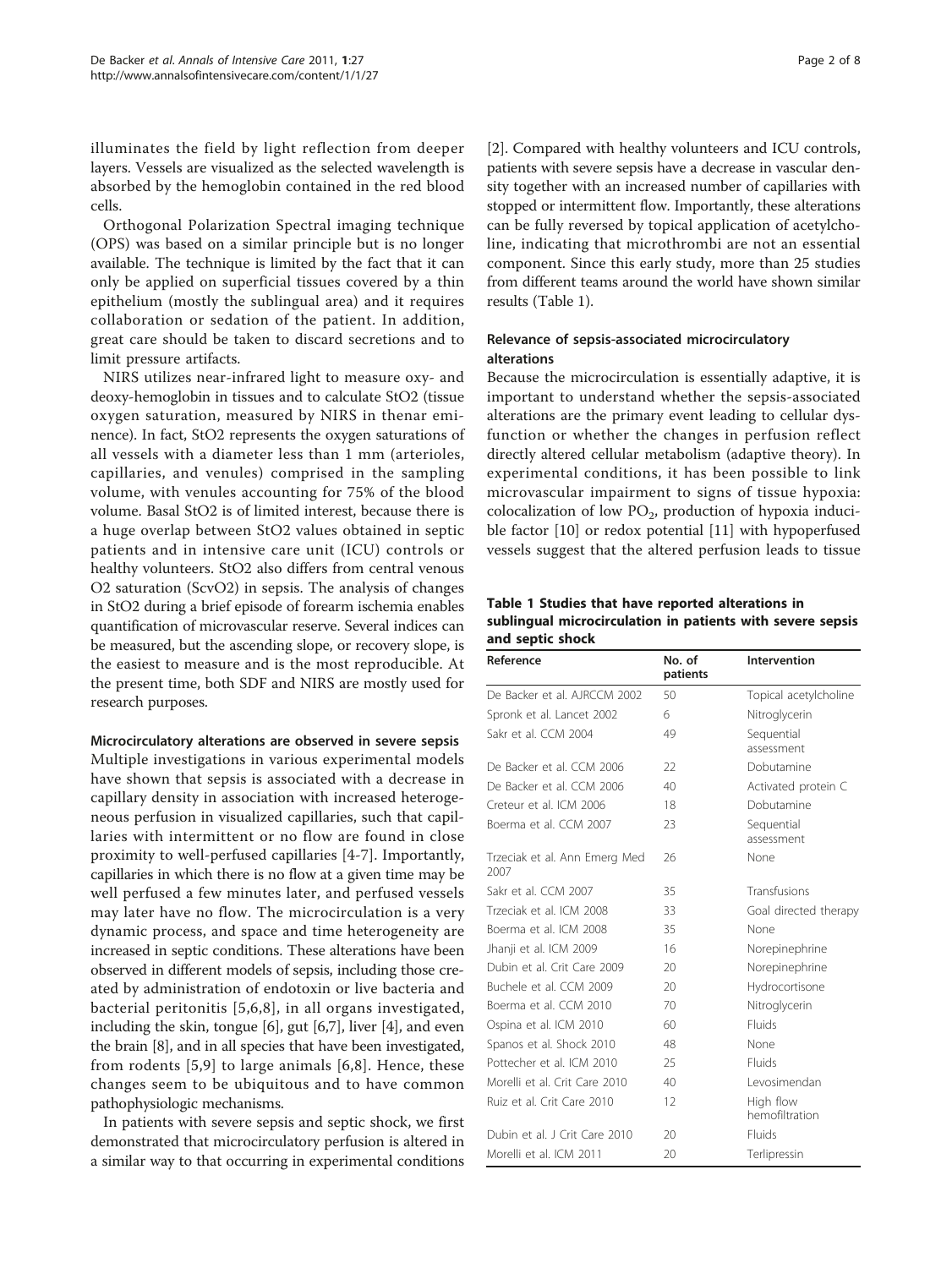dysoxia and not the reverse. In addition, oxygen saturation at the capillary end of well-perfused capillaries is low, suggesting that the tissues are using the delivered oxygen.

In septic patients, microcirculatory alterations are more severe in nonsurvivors than in survivors [[2\]](#page-5-0). By sequentially assessing the sublingual microcirculation in patients with septic shock, Sakr et al. [\[12](#page-6-0)] observed that the microcirculation is rapidly improved in survivors, whereas in nonsurvivors it remained disturbed, whether these patients died from acute circulatory failure or later, after resolution of shock, from organ failure. Similar results were recently observed in children with septic shock [[13\]](#page-6-0). Trzeciak et al. [[14\]](#page-6-0) also observed that early (within 3 h) improvement of sublingual microcirculation in response to resuscitation procedures was associated with an improvement of organ function at 24 h, whereas patients whose microcirculation did not improve experienced a worsening of organ function.

# Mechanisms involved in the regulation of microcirculatory perfusion in normal conditions

Tissue perfusion is determined by vascular density–the diffusive component–and by flow–the convective component. Capillary density increases in response to chronic hypoxia [[15](#page-6-0)] or during training [[16](#page-6-0)]. In exercise, the maximal oxygen consumption is proportional to muscle capillary density. However, this adaptative process may take several weeks to occur. In more acute situations, there is a small reserve for capillary recruitment, mostly because a few capillaries are shut down at baseline. Compared with baseline, the heterogeneity of the microcirculation increased by close to 10% during hypoxia or hemorrhage [[7\]](#page-6-0).

How do capillary flow and density adapt in normal conditions? In healthy conditions, the microcirculation is responsible for fine-tuning of perfusion to meet local oxygen requirements. This is achieved by recruiting and derecruiting capillaries, shutting down or limiting flow in capillaries that are perfusing areas with low oxygen requirements and increasing flow in areas with high oxygen requirements. This process implies local control of flow, which needs to be driven by backward communication. Indeed, release of vasoactive or hormonal substances can only lead to downstream adaptation, but it is upstream adaptation that is required. Two mechanisms may help with this local communication: perivascular sympathetic nerves [[17](#page-6-0)], which mostly influence the control of arteriolar tone, and backward communication along the endothelium, mediated by endothelial cells themselves. In addition, red blood cells may act as intravascular sensors [\[18](#page-6-0)]. The decrease in oxygen saturation that occurs as a result of oxygen offloading causes the local release of nitric oxide, leading to capillary dilation at the site where it is needed.

What drives blood flow in the capillaries? According to Poiseuille's law, flow in a capillary is proportional to the driving pressure (ΔP) and to the fourth power of the capillary radius (r), and inversely proportional to capillary length  $(L)$  and blood viscosity  $(\eta)$ :

Capillary flow =  $\pi r^4 \Delta P/8L\eta$ 

Because capillary length and viscosity cannot be actively manipulated, capillary flow can only be adapted by local dilation and increased driving pressure. Because capillaries are situated downstream of resistive arterioles, an increase in driving pressure can only be obtained by vasodilation of resistive arterioles. Hence, in normal conditions, the organism is continuously fine-tuning microvascular density and flow by subtle dilation/constriction of selected arterioles and capillaries.

Importantly, it should be remembered that capillary hematocrit is less than systemic hematocrit, due to the necessary presence of a plasma layer at the endothelial surface. Accordingly, hematocrit is proportional to capillary radius, so vasodilation will markedly increase local oxygen delivery as the result of a combined increase in flow and in oxygen content.

Finally, it should be noted that adaptation of capillary perfusion at the organ level does not depend on systemic arterial pressure and cardiac output but, of course, will result in increased cardiac output if venous return increases as a result of a major increase in capillary flow, as during exercise or feeding.

# Mechanisms that may be involved in the development of microcirculatory alterations in sepsis

Several mechanisms are implicated, including endothelial dysfunction, altered balance between levels of vasoconstrictive and vasodilating substances, glycocalyx alterations, and interactions with circulating cells (Figure [1](#page-3-0)). The crucial issue is to understand which are the major mechanisms that contribute to the microvascular alterations present in septic conditions and, more importantly, whether these could be improved with therapy.

Multiple studies have shown that endothelial dysfunction occurs in sepsis, as evidenced by a decreased sensitivity to vasoconstricting but also vasodilating agents. However, most of these trials used large arteries, up to first-order arterioles, and it is not known to what extent the findings may apply to more distal arterioles and capillaries. In addition, communication between endothelial cells may be altered. Experimentally, Tyml et al. [[19](#page-6-0)] showed that the communication rate between microvessels 500 microns apart was markedly impaired. The study of postischemic hyperemia provides some indirect evidence that endothelial dysfunction may play a role. Using laser Doppler and NIRS techniques, several authors have reported that the postischemic hyperemic response is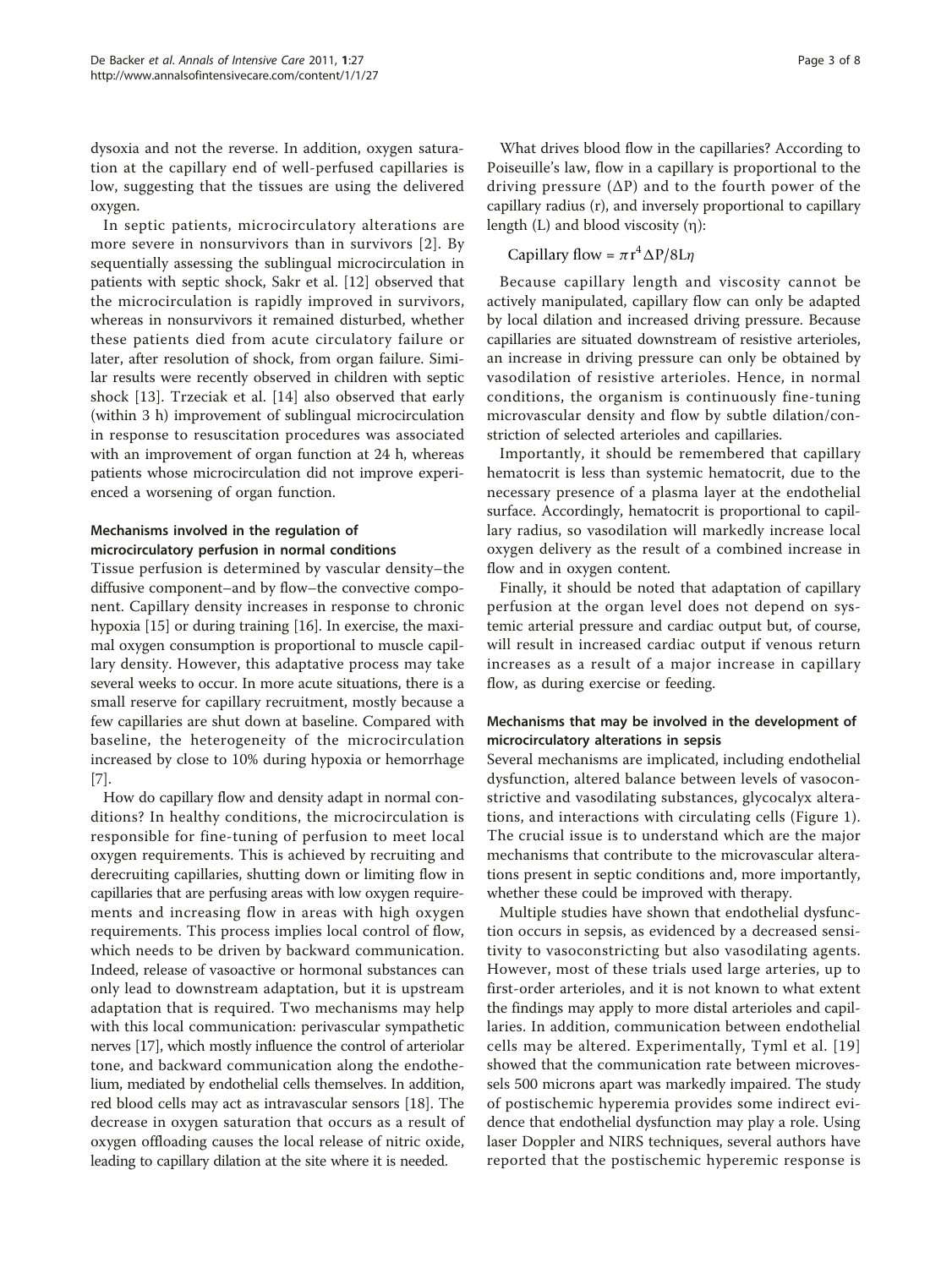<span id="page-3-0"></span>

blunted in patients with sepsis and that these alterations are related to the severity of organ dysfunction [[20](#page-6-0)] and outcome [\[21\]](#page-6-0).

The interaction between the endothelial surface and circulating cells also is impaired in sepsis. First, the size of the glycocalyx is markedly decreased [\[22\]](#page-6-0). The glycocalyx is a layer of glucosaminoglycans that covers the endothelial surface and in which various substances, such as superoxide dismutase and antithrombin, are embedded. The glycocalyx facilitates the flow of red blood cells and limits adhesion of white blood cells and platelets to the endothelium. Interestingly, destruction of the glycocalyx layer by hyaluronidase can mimic sepsis-induced microcirculatory alterations [[23](#page-6-0)].

Activation of coagulation may play a key role in the pathogenesis of microcirculatory alterations [[5,24\]](#page-6-0). In mice challenged with endotoxin, fibrin deposition occurred in a significant proportion of capillaries; the addition of anticoagulant factor decreased the number of nonperfused capillaries, whereas the number was increased after the addition of procoagulant factors [\[5](#page-6-0)]. However, microthrombi formation is infrequently observed in experimental sepsis [[4\]](#page-6-0).

Finally, circulating cells have a key role in these alterations. Leukocyte rolling and adhesion to the endothelial surface is increased in sepsis [[4\]](#page-6-0). Importantly, this does not only occur at the venular but also at the capillary level [[5](#page-6-0)]. In addition to locally contributing to further activation of the coagulation and inflammatory cascades, the presence of sticking or rolling leukocytes impairs the circulation of other cells. Administration of selectins decreased the adhesion and rolling of white blood cells and improved microvascular perfusion [[5\]](#page-6-0). Adhesion and rolling of platelets also contributes to microcirculatory alterations [\[4](#page-6-0),[5](#page-6-0)]. Finally, red blood cells can contribute to microcirculatory alterations as a consequence of alterations in red blood cell deformability [[25](#page-6-0)], impaired release of nitric oxide, and/or adhesion of red blood cells to the endothelium [\[26](#page-6-0)].

## Potential therapeutic interventions

It is crucial to understand that, given the heterogeneous nature of the microvascular alterations, it is more important to recruit the microcirculation than to increase total flow to the organ. Ideally, the intervention should affect one or several of the mechanisms involved in the development of these microvascular alterations. Nevertheless, most interventions that are currently used for their impact on systemic hemodynamics also may somewhat influence the microcirculation.

Interventions used to manipulate systemic hemodynamics Fluids and vasoactive agents are key components of hemodynamic resuscitation, with the goal of improving tissue perfusion. However, improved cellular oxygen supply implies an improvement in microvascular perfusion. Two recent trials have demonstrated that fluids can improve microvascular perfusion, increasing the proportion of perfused capillaries and decreasing perfusion heterogeneity [[27,28\]](#page-6-0). Importantly, in both trials the microcirculatory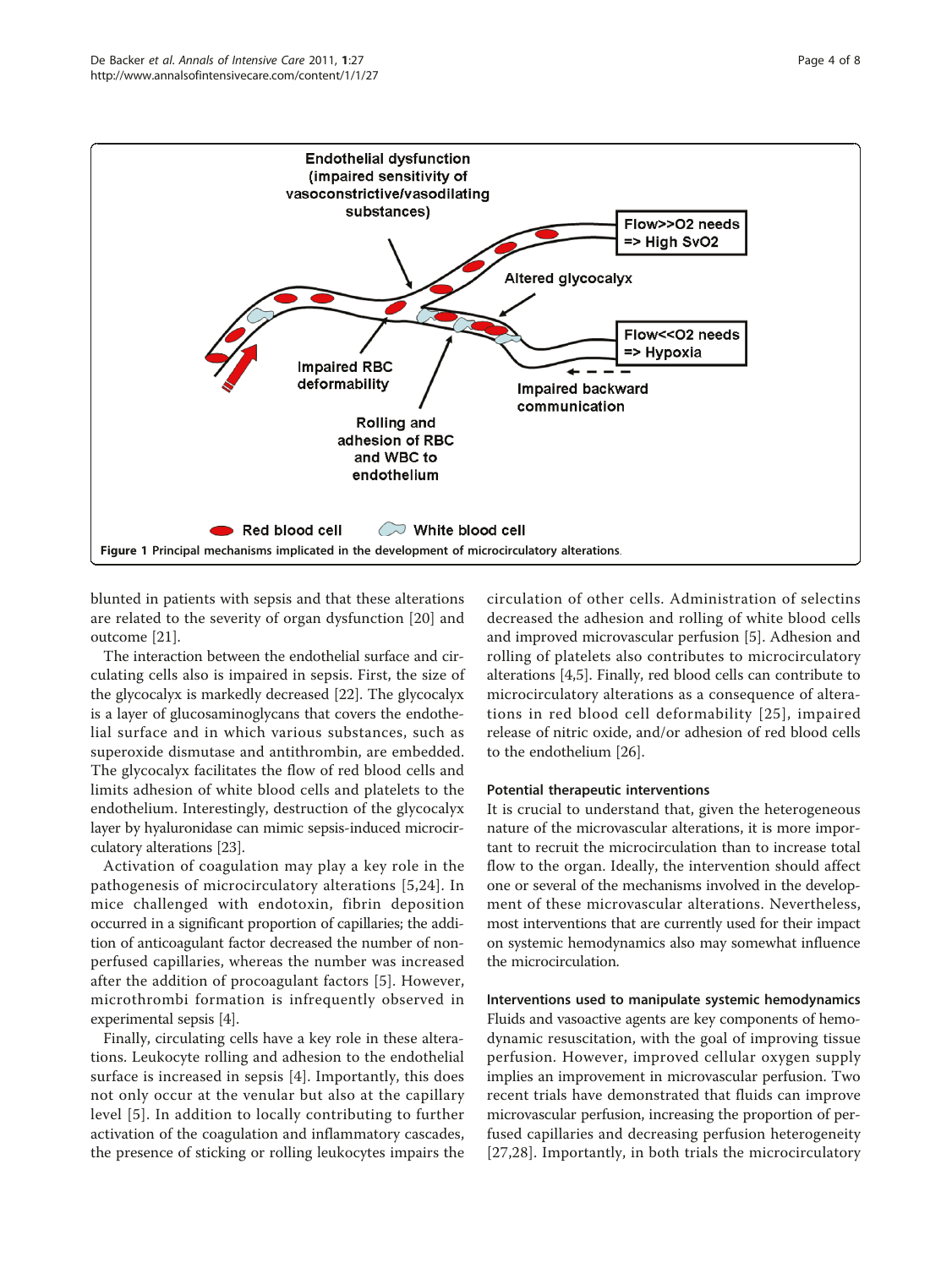effects were relatively independent of the systemic effects. The microcirculatory effects of fluids seem to be mostly present in the early phase of sepsis (within 24 h of diagnosis), whereas later (after 48 h) fluid administration failed to improve the microcirculation even when cardiac output increased [[27\]](#page-6-0). Whether different types of fluid result in different microvascular responses is still debated. In some experimental conditions, colloids may increase microcirculatory perfusion more than crystalloids [\[29\]](#page-6-0), but this difference has not been confirmed in septic patients [[27\]](#page-6-0). The mechanisms by which fluids may improve the microcirculation are not well understood but may be related to a decrease in viscosity, to a decrease in white blood cell adhesion and rolling, or, indirectly, to a decrease in endogenous vasoconstrictive substances. Whether the effects of fluids, when observed, will persist or be transient, and also whether this effect can be "saturable," i.e., only the initial effects would be beneficial while further administration of fluids would have minimal effect, requires further study. This "saturable" effect is suggested by the observations of Pottecher et al. [\[28](#page-6-0)] who reported that the first bolus of fluids improved microvascular perfusion, whereas the second had no effect even though cardiac output increased further.

The effects of red blood cell transfusions also seem to be quite variable. In one trial, although the effects in the entire population were negligible, transfusions did improve microvascular perfusion in patients with the most severely altered microcirculation at baseline [\[30\]](#page-6-0).

Beta-adrenergic agents have been shown to improve microvascular perfusion, increasing not only convective but also diffusive transport [\[31,32](#page-6-0)]. These effects were dissociated form the systemic effects of these agents [\[31](#page-6-0)]. Because capillaries do not have beta-adrenergic receptors, these effects may be mediated by a decrease in white blood cell adhesion, as beta-adrenergic receptors are present on the surface of white blood cells.

Vasopressor agents also have variable effects. Correction of severe hypotension does not impair and may even improve microvascular perfusion [\[33,34](#page-6-0)] probably through the restoration of the perfusion of the organs through achievement of a minimal perfusion pressure. However, increasing blood pressure further (mean arterial pressure from 65 to 75 and 85 mmHg) may fail to improve microvascular perfusion. Of note, these data were obtained in small cohort of patients and individual response was provided a huge interindividual variability was observed [[35,36](#page-6-0)]. Interestingly, the increase in arterial pressure impaired the sublingual microcirculation in patients with close to normal microcirculation at baseline, whereas it was beneficial in the most severe cases [[36](#page-6-0)].

Altogether, these data suggest that classical hemodynamic interventions have variable effects on microvascular alterations in sepsis and that these effects cannot be

predicted from the evolution of systemic hemodynamics. Often these alterations persist after systemic hemodynamic optimization.

#### Other agents

Many other agents have been tested, especially in experimental conditions. We will discuss the effects of some of these agents, which either illustrate the implications of specific mechanisms affecting the microcirculation or have promising effects.

# Vasodilators

Because local constriction-dilation is implicated in the regulation of flow and capillary recruitment and because decreased vascular density and stopped-flow capillaries may be the result of excessive vasoconstriction, vasodilating substances may have a role in manipulation of the microcirculation. In patients with severe sepsis who have severe microvascular alterations, we demonstrated that topical administration of a large dose of acetylcholine, an endothelium-dependent vasodilating agent, restored the microcirculation to a state similar to that of healthy volunteers and nonseptic ICU patients [\[2](#page-5-0)]. This observation has profound implications. First, sepsis-associated microcirculatory alterations are functional and can be totally reversed. Complete obstruction of microvessels by clots is thus unlikely. Second, the endothelium may be dysfunctional but is still able to respond to supraphysiological stimulation. An important limitation of this finding was that we were unable to ensure that excessive vasodilation did not occur, leading to unnecessary high perfusion to some areas with low metabolic rate. As the agent was applied topically, perfusion pressure to the organ was preserved; systemic administration of vasodilating agents may not have the same effects.

In a small series of patients, Spronk et al. [[37\]](#page-6-0) reported in a research letter that nitroglycerin administration rapidly improved the microcirculation. These results were challenged by a randomized trial that included 70 patients with septic shock [[38\]](#page-6-0) and failed to show any difference in the evolution of the microcirculation with nitroglycerin compared to placebo. Does this second trial close the issue? Probably not, as essential differences exist between the studies. In particular, Spronk et al. [[37\]](#page-6-0) assessed the microcirculation 2 min after administration of a bolus dose of 0.5 mg of nitroglycerin while Boerma et al. [\[38](#page-6-0)] evaluated the microcirculation 30 min after initiation of a continuous infusion of 4 mg/h (0.07 mg/min). Dosing may be crucial, as illustrated in cardiogenic shock [\[39\]](#page-6-0), but one should not neglect the fact that these effects may be very transient. Finally, one should note that the microcirculation was minimally altered at baseline in the trial by Boerma et al. [\[38\]](#page-6-0), as the proportion of perfused capillaries was already normal (98%), leaving no room for further improvement. Other vasodilating agents have been used,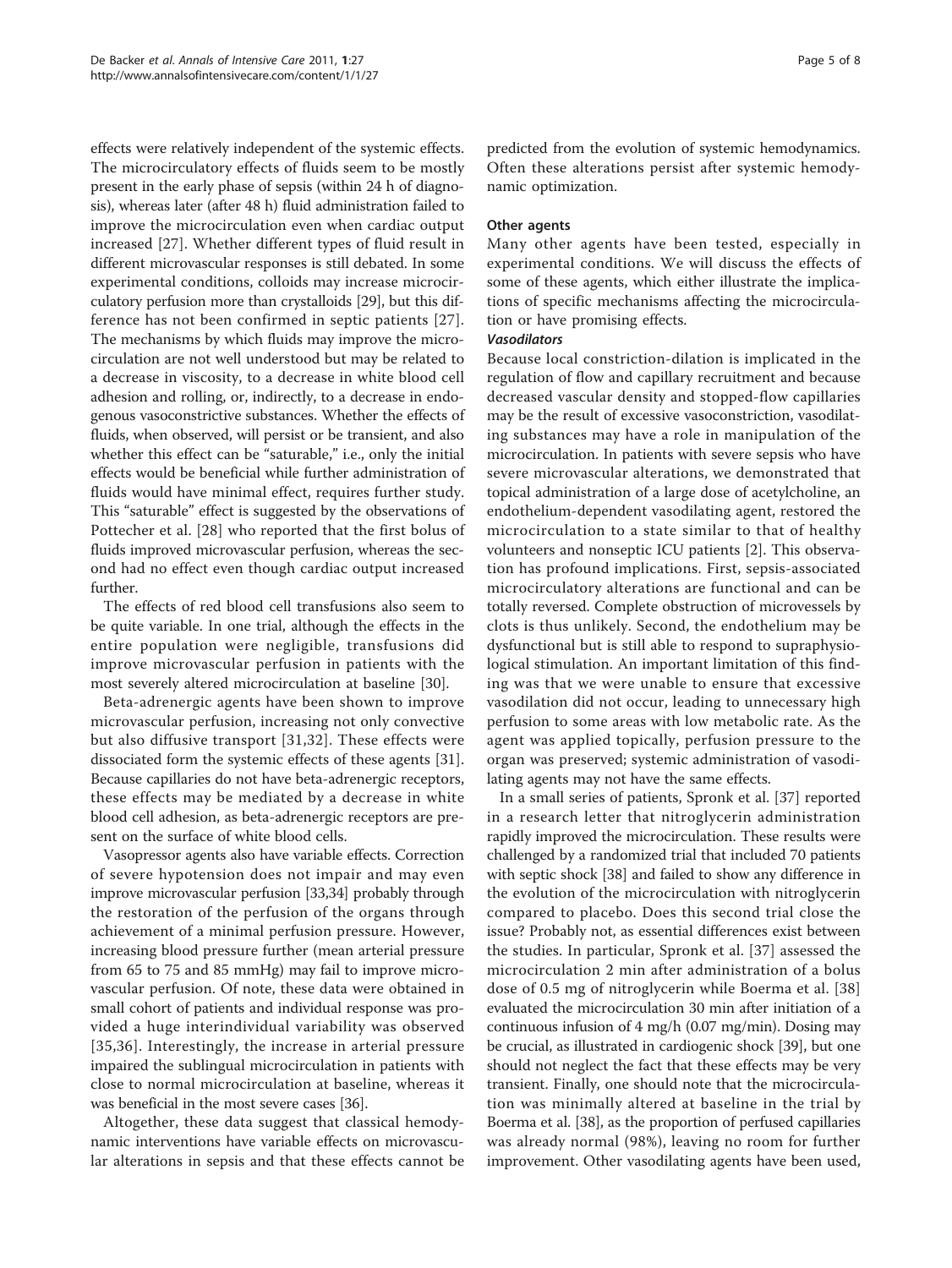<span id="page-5-0"></span>especially in experimental models. Salgado et al. [[40](#page-6-0)] recently evaluated the effects of angiotensin converting enzyme inhibition in an ovine model of septic shock. The sublingual microcirculation was slightly less severely altered in treated animals compared with controls, but these effects were not accompanied by an improvement in organ function. Accordingly, at this stage, the use of vasodilating agents cannot be recommended. One of the reasons for this relative failure is the lack of selectivity of these agents, which dilate both perfused and nonperfused vessels, thereby possibly leading to luxury perfusion of some areas.

## Anticoagulant agents

Activated protein C has repeatedly been shown to improve the microcirculation in different experimental models and in various organs [[22,41,42\]](#page-6-0). Similar results were observed in a controlled but not randomized trial, which showed that the sublingual microcirculation improved already 4 hours after initiation of therapy, whereas it remained stable in controls [\[43\]](#page-6-0). Similar beneficial results were observed with antithrombin in experimental conditions [[44\]](#page-7-0). The anticoagulant effect seems not to be involved in the microcirculatory effects of these agents. Indeed a modified antithrombin, deprived of its ligation site for the endothelium but with preserved anticoagulant activity, failed to improve the microcirculation in endotoxic animals [\[44](#page-7-0)]. In addition, hirudin, a pure thrombin inhibitor, did not improve the microcirculation of septic animals [[45\]](#page-7-0). What then could be the mechanisms involved in the beneficial effects of these agents? Decreased white blood cell and platelet rolling and adhesion [\[41,42\]](#page-6-0), preservation of glycocalyx size [[22](#page-6-0)], and improvement in endothelial reactivity [[46](#page-7-0)] are the most likely mechanisms.

## **Steroids**

Hydrocortisone is frequently used as an adjunctive therapy in patients with septic shock. Hydrocortisone facilitates weaning of vasopressor agents. Hydrocortisone may induce some degree of arteriolar vasoconstriction and this could alter capillary perfusion. It also may improve endothelial function and thereby ameliorate the distributive defect. In healthy volunteers in whom endothelial venular dilation is impaired by local cytokine infusion, hydrocortisone administration can rapidly reverse this phenomenon [[47](#page-7-0)]. In 20 patients with septic shock, Buchele et al. [[48\]](#page-7-0) observed that hydrocortisone improved microvascular perfusion slightly. This effect was already observed 1 hour after hydrocortisone administration and persisted during the entire observation period. Interestingly, these effects were independent of any change in arterial pressure.

Among the proposed mechanisms, steroids may improve endothelial function [[47\]](#page-7-0), preserve the glycocalyx [[49\]](#page-7-0), or decrease rolling and adhesion of white blood cells to the endothelium [[50\]](#page-7-0).

#### Vitamin C and tetrahydrobiopterin

Vitamin C and tetrahydrobiopterin have many important actions, including the correct function of endothelial nitric oxide synthase. Deficiency of both these substances may occur in sepsis. In rodents, administration of vitamin C improved microcirculatory perfusion, increasing capillary density and decreasing the number of stopped flow capillaries [[9](#page-6-0),[51](#page-7-0)]. Importantly these beneficial results persisted even when vitamin C was administered up to 24 h after the initiation of sepsis [[9](#page-6-0)]. Similar beneficial effects have been observed with tetrahydrobiopterin [[5,](#page-6-0)[51](#page-7-0)]. These promising results need to be confirmed in large animal models and in humans.

#### Conclusions

Multiple experimental and clinical trials have shown that microcirculatory alterations occur in sepsis and that these may play a role in the development of organ dysfunction. These alterations are characterized by a decrease in capillary density and in heterogeneity of capillary perfusion with stopped-flow capillaries in close vicinity to well-perfused capillaries. Various mechanisms can be implicated in the development of these alterations, including endothelial dysfunction and failure of communication between endothelial cells, glycocalyx alterations, and altered interactions between the endothelium and circulating cells. Given the heterogeneous aspect of microcirculatory perfusion and the mechanisms involved in the development of these alterations, it is expected that classical hemodynamic interventions will only minimally affect the microcirculation. Vasodilating agents have been suggested to influence the microcirculation, but their administration may be limited by the risk of hypotension and their lack of selectivity, potentially leading to luxury perfusion. Other interventions are currently in the pipeline, most of these aimed at modulating endothelial function.

#### Authors' contributions

DDB drafted the manuscript. The manuscript was revised for important intellectual content by KD, FST, GOT, DS, and JLV. All authors read and approved the final manuscript.

#### Competing interests

Daniel De Backer and Jean-Louis Vincent have received honoraria for lectures and research grants from Eli Lilly. The other authors declare that they have no competing interests.

#### Received: 27 May 2011 Accepted: 19 July 2011 Published: 19 July 2011

#### References

- 1. Rivers E, Nguyen B, Havstadt S, Ressler J, Muzzin A, Knoblich B, Peterson E, Tomlanovich M: [Early goal-directed therapy in the treatment of severe](http://www.ncbi.nlm.nih.gov/pubmed/11794169?dopt=Abstract) [sepsis and septic shock.](http://www.ncbi.nlm.nih.gov/pubmed/11794169?dopt=Abstract) N Engl J Med 2001, 345:1368-1377.
- 2. De Backer D, Creteur J, Preiser JC, Dubois MJ, Vincent JL: [Microvascular](http://www.ncbi.nlm.nih.gov/pubmed/12091178?dopt=Abstract) [blood flow is altered in patients with sepsis.](http://www.ncbi.nlm.nih.gov/pubmed/12091178?dopt=Abstract) Am J Respir Crit Care Med 2002, 166:98-104.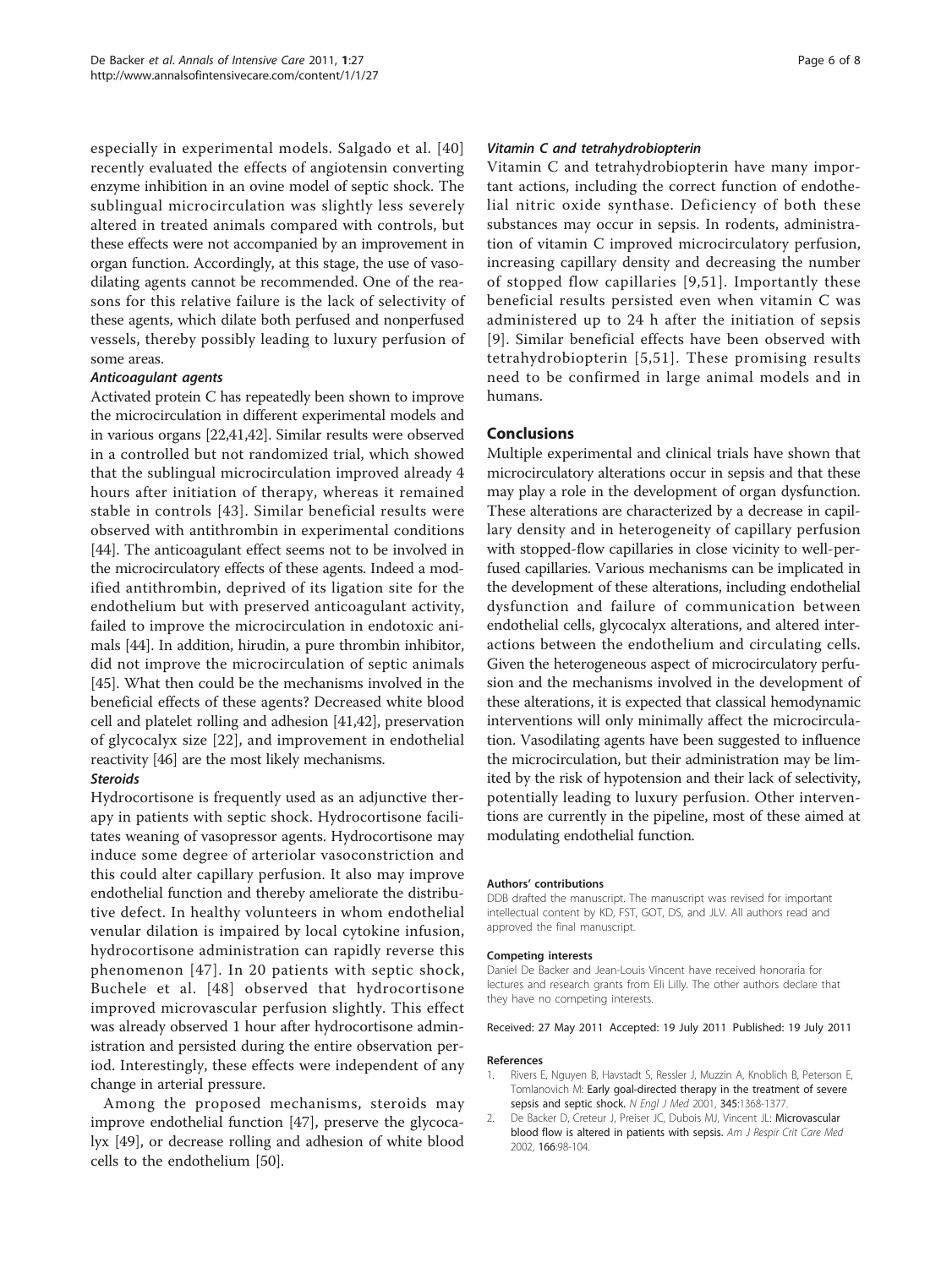- <span id="page-6-0"></span>3. De Backer D, Ospina-Tascon G, Salgado D, Favory R, Creteur J, Vincent JL: [Monitoring the microcirculation in the critically ill patient: current](http://www.ncbi.nlm.nih.gov/pubmed/20689916?dopt=Abstract) [methods and future approaches.](http://www.ncbi.nlm.nih.gov/pubmed/20689916?dopt=Abstract) Intensive Care Med 2010, 36:1813-1825.
- 4. Croner RS, Hoerer E, Kulu Y, Hackert T, Gebhard MM, Herfarth C, Klar E: [Hepatic platelet and leukocyte adherence during endotoxemia.](http://www.ncbi.nlm.nih.gov/pubmed/16420661?dopt=Abstract) Crit Care 2006, 10:R15.
- Secor D, Li F, Ellis CG, Sharpe MD, Gross PL, Wilson JX, Tyml K: [Impaired](http://www.ncbi.nlm.nih.gov/pubmed/20689935?dopt=Abstract) [microvascular perfusion in sepsis requires activated coagulation and](http://www.ncbi.nlm.nih.gov/pubmed/20689935?dopt=Abstract) [P-selectin-mediated platelet adhesion in capillaries.](http://www.ncbi.nlm.nih.gov/pubmed/20689935?dopt=Abstract) Intensive Care Med 2010, 36:1928-1934.
- 6. Verdant CL, De Backer D, Bruhn A, Clausi C, Su F, Wang Z, Rodriguez H, Pries AR, Vincent JL: [Evaluation of sublingual and gut mucosal](http://www.ncbi.nlm.nih.gov/pubmed/19770750?dopt=Abstract) [microcirculation in sepsis: a quantitative analysis.](http://www.ncbi.nlm.nih.gov/pubmed/19770750?dopt=Abstract) Crit Care Med 2009, 37:2875-2881.
- 7. Farquhar I, Martin CM, Lam C, Potter R, Ellis CG, Sibbald WJ: [Decreased](http://www.ncbi.nlm.nih.gov/pubmed/8769965?dopt=Abstract) [capillary density in vivo in bowel mucosa of rats with normotensive](http://www.ncbi.nlm.nih.gov/pubmed/8769965?dopt=Abstract) [sepsis.](http://www.ncbi.nlm.nih.gov/pubmed/8769965?dopt=Abstract) J Surg Res 1996, 61:190-196.
- 8. Taccone FS, Su F, Pierrakos C, He X, James S, Dewitte O, Vincent JL, De Backer D: [Cerebral microcirculation is impaired during sepsis: an](http://www.ncbi.nlm.nih.gov/pubmed/20667108?dopt=Abstract) [experimental study.](http://www.ncbi.nlm.nih.gov/pubmed/20667108?dopt=Abstract) Crit Care 2010, 14:R140.
- 9. Tyml K, Li F, Wilson JX: [Delayed ascorbate bolus protects against](http://www.ncbi.nlm.nih.gov/pubmed/16096461?dopt=Abstract) [maldistribution of microvascular blood flow in septic rat skeletal muscle.](http://www.ncbi.nlm.nih.gov/pubmed/16096461?dopt=Abstract) Crit Care Med 2005, 33:1823-1828.
- 10. Bateman RM, Tokunaga C, Kareco T, Dorscheid DR, Walley KR: [Myocardial](http://www.ncbi.nlm.nih.gov/pubmed/17369472?dopt=Abstract) [hypoxia-inducible HIF-1{alpha}, VEGF and GLUT1 gene expression is](http://www.ncbi.nlm.nih.gov/pubmed/17369472?dopt=Abstract) [associated with microvascular and ICAM-1 heterogeneity during](http://www.ncbi.nlm.nih.gov/pubmed/17369472?dopt=Abstract) [endotoxemia.](http://www.ncbi.nlm.nih.gov/pubmed/17369472?dopt=Abstract) Am J Physiol Heart Circ Physiol 2007, 293:H448-H456.
- 11. Kao R, Xenocostas A, Rui T, Yu P, Huang W, Rose J, Martin CM: [Erythropoietin improves skeletal muscle microcirculation and tissue](http://www.ncbi.nlm.nih.gov/pubmed/17509156?dopt=Abstract) [bioenergetics in a mouse sepsis model.](http://www.ncbi.nlm.nih.gov/pubmed/17509156?dopt=Abstract) Crit Care 2007, 11:R58.
- 12. Sakr Y, Dubois MJ, De Backer D, Creteur J, Vincent JL: [Persistant](http://www.ncbi.nlm.nih.gov/pubmed/15343008?dopt=Abstract) [microvasculatory alterations are associated with organ failure and death](http://www.ncbi.nlm.nih.gov/pubmed/15343008?dopt=Abstract) [in patients with septic shock.](http://www.ncbi.nlm.nih.gov/pubmed/15343008?dopt=Abstract) Crit Care Med 2004, 32:1825-1831.
- 13. Top AP, Ince C, de Meij N, van Dijk M, Tibboel D: [Persistent low](http://www.ncbi.nlm.nih.gov/pubmed/21076287?dopt=Abstract) [microcirculatory vessel density in nonsurvivors of sepsis in pediatric](http://www.ncbi.nlm.nih.gov/pubmed/21076287?dopt=Abstract) [intensive care.](http://www.ncbi.nlm.nih.gov/pubmed/21076287?dopt=Abstract) Crit Care Med 2011, 39:8-13.
- 14. Trzeciak S, McCoy JV, Phillip DR, Arnold RC, Rizzuto M, Abate NL, Shapiro NI, Parrillo JE, Hollenberg SM: [Early increases in microcirculatory perfusion](http://www.ncbi.nlm.nih.gov/pubmed/18594793?dopt=Abstract) [during protocol-directed resuscitation are associated with reduced](http://www.ncbi.nlm.nih.gov/pubmed/18594793?dopt=Abstract) [multi-organ failure at 24 h in patients with sepsis.](http://www.ncbi.nlm.nih.gov/pubmed/18594793?dopt=Abstract) Intensive Care Med 2008, 34:2210-2217.
- 15. Saldivar E, Cabrales P, Tsai AG, Intaglietta M: [Microcirculatory changes](http://www.ncbi.nlm.nih.gov/pubmed/14561680?dopt=Abstract) [during chronic adaptation to hypoxia.](http://www.ncbi.nlm.nih.gov/pubmed/14561680?dopt=Abstract) Am J Physiol Heart Circ Physiol 2003, 285:H2064-H2071.
- 16. Hepple RT, Mackinnon SL, Goodman JM, Thomas SG, Plyley MJ: [Resistance](http://www.ncbi.nlm.nih.gov/pubmed/9104869?dopt=Abstract) [and aerobic training in older men: effects on VO2 peak and the capillary](http://www.ncbi.nlm.nih.gov/pubmed/9104869?dopt=Abstract) [supply to skeletal muscle.](http://www.ncbi.nlm.nih.gov/pubmed/9104869?dopt=Abstract) J Appl Physiol 1997, 82:1305-1310.
- 17. Hungerford JE, Sessa WC, Segal SS: [Vasomotor control in arterioles of the](http://www.ncbi.nlm.nih.gov/pubmed/10627294?dopt=Abstract) [mouse cremaster muscle.](http://www.ncbi.nlm.nih.gov/pubmed/10627294?dopt=Abstract) FASEB J 2000, 14:197-207.
- 18. Dietrich HH, Ellsworth ML, Sprague RS, Dacey RG Jr: [Red blood cell](http://www.ncbi.nlm.nih.gov/pubmed/10749727?dopt=Abstract) [regulation of microvascular tone through adenosine triphosphate.](http://www.ncbi.nlm.nih.gov/pubmed/10749727?dopt=Abstract) Am J Physiol Heart Circ Physiol 2000, 278:H1294-H1298.
- 19. Tyml K, Wang X, Lidington D, Ouellette Y: [Lipopolysaccharide reduces](http://www.ncbi.nlm.nih.gov/pubmed/11514312?dopt=Abstract) [intercellular coupling in vitro and arteriolar conducted response in vivo.](http://www.ncbi.nlm.nih.gov/pubmed/11514312?dopt=Abstract) Am J Physiol Heart Circ Physiol 2001, 281:H1397-H1406
- 20. Doerschug KC, Delsing AS, Schmidt GA, Haynes WG: [Impairments in](http://www.ncbi.nlm.nih.gov/pubmed/17483235?dopt=Abstract) [microvascular reactivity are related to organ failure in human sepsis.](http://www.ncbi.nlm.nih.gov/pubmed/17483235?dopt=Abstract) Am J Physiol Heart Circ Physiol 2007, 293:H1065-H1071.
- 21. Creteur J, Carollo T, Soldati G, Buchele G, De Backer D, Vincent JL: [The](http://www.ncbi.nlm.nih.gov/pubmed/17572876?dopt=Abstract) [prognostic value of muscle StO\(2\) in septic patients.](http://www.ncbi.nlm.nih.gov/pubmed/17572876?dopt=Abstract) Intensive Care Med 2007, 33:1549-1556.
- 22. Marechal X, Favory R, Joulin O, Montaigne D, Hassoun S, Decoster B, Zerimech F, Neviere R: [Endothelial glycocalyx damage during](http://www.ncbi.nlm.nih.gov/pubmed/18414231?dopt=Abstract) [endotoxemia coincides with microcirculatory dysfunction and vascular](http://www.ncbi.nlm.nih.gov/pubmed/18414231?dopt=Abstract) [oxidative stress.](http://www.ncbi.nlm.nih.gov/pubmed/18414231?dopt=Abstract) Shock 2008, 29:572-576.
- 23. Cabrales P, Vazquez BY, Tsai AG, Intaglietta M: [Microvascular and capillary](http://www.ncbi.nlm.nih.gov/pubmed/17347383?dopt=Abstract) [perfusion following glycocalyx degradation.](http://www.ncbi.nlm.nih.gov/pubmed/17347383?dopt=Abstract) J Appl Physiol 2007, 102:2251-2259.
- 24. De Backer D, Donadello K, Favory R: Link between coagulations abnormalities and microcirculatory dysfunction in critically ill patients. Curr Opin Anaesthesiol 2010, 22:150-154.
- 25. Piagnerelli M, Boudieltia KZ, Vanhaeverbeek M, Vincent JL: [Red blood cell](http://www.ncbi.nlm.nih.gov/pubmed/12802488?dopt=Abstract) [rheology in sepsis.](http://www.ncbi.nlm.nih.gov/pubmed/12802488?dopt=Abstract) Intensive Care Med 2003, 29:1052-1061.
- 26. Eichelbronner O, Sielenkamper A, Cepinskas G, Sibbald WJ, Chin-Yee IH: [Endotoxin promotes adhesion of human erythrocytes to human vascular](http://www.ncbi.nlm.nih.gov/pubmed/10890634?dopt=Abstract) [endothelial cells under conditions of flow.](http://www.ncbi.nlm.nih.gov/pubmed/10890634?dopt=Abstract) Crit Care Med 2000, 28:1865-1870.
- 27. Ospina-Tascon G, Neves AP, Occhipinti G, Donadello K, Buchele G, Simion D, Chierego M, Oliveira Silva T, Fonseca A, Vincent JL, et al: [Effects](http://www.ncbi.nlm.nih.gov/pubmed/20221744?dopt=Abstract) [of fluids on microvascular perfusion in patients with severe sepsis.](http://www.ncbi.nlm.nih.gov/pubmed/20221744?dopt=Abstract) Intensive Care Med 2010, 36:949-955.
- 28. Pottecher J, Deruddre S, Teboul JL, Georger J, Laplace C, Benhamou D, Vicaut E, Duranteau J: [Both passive leg raising and intravascular volume](http://www.ncbi.nlm.nih.gov/pubmed/20725823?dopt=Abstract) [expansion improve sublingual microcirculatory perfusion in severe](http://www.ncbi.nlm.nih.gov/pubmed/20725823?dopt=Abstract) [sepsis and septic shock patients.](http://www.ncbi.nlm.nih.gov/pubmed/20725823?dopt=Abstract) Intensive Care Med 2010, 36:1867-1874.
- 29. Hoffmann JN, Vollmar B, Laschke MW, Inthorn D, Schildberg FW, Menger MD: [Hydroxyethyl starch \(130 kD\), but not crystalloid volume](http://www.ncbi.nlm.nih.gov/pubmed/12151938?dopt=Abstract) [support, improves microcirculation during normotensive endotoxemia.](http://www.ncbi.nlm.nih.gov/pubmed/12151938?dopt=Abstract) Anesthesiology 2002, 97:460-470.
- 30. Sakr Y, Chierego M, Piagnerelli M, Verdant C, Dubois MJ, koch M, Creteur J, Gullo A, Vincent JL, De Backer D: [Microvascular response to red blood cell](http://www.ncbi.nlm.nih.gov/pubmed/17522571?dopt=Abstract) [transfusion in patients with severe sepsis.](http://www.ncbi.nlm.nih.gov/pubmed/17522571?dopt=Abstract) Crit Care Med 2007, 35:1639-1644.
- 31. De Backer D, Creteur J, Dubois MJ, Sakr Y, Koch M, Verdant C, Vincent JL: [The effects of dobutamine on microcirculatory alterations in patients](http://www.ncbi.nlm.nih.gov/pubmed/16424721?dopt=Abstract) [with septic shock are independent of its systemic effects.](http://www.ncbi.nlm.nih.gov/pubmed/16424721?dopt=Abstract) Crit Care Med 2006, 34:403-408.
- 32. Secchi A, Wellmann R, Martin E, Schmidt H: [Dobutamine maintains](http://www.ncbi.nlm.nih.gov/pubmed/9328853?dopt=Abstract) [intestinal villus blood flow during normotensive endotoxemia: an](http://www.ncbi.nlm.nih.gov/pubmed/9328853?dopt=Abstract) [intravital microscopic study in the rat.](http://www.ncbi.nlm.nih.gov/pubmed/9328853?dopt=Abstract) J Crit Care 1997, 12:137-141.
- 33. Nakajima Y, Baudry N, Duranteau J, Vicaut E: Effects of vasopressin, norepinephrine and L-arginine on intestinal microcirculation in endotoxemia. Crit Care Med 2006, 1752-1757.
- 34. Georger JF, Hamzaoui O, Chaari A, Maizel J, Richard C, Teboul JL: [Restoring](http://www.ncbi.nlm.nih.gov/pubmed/20689910?dopt=Abstract) [arterial pressure with norepinephrine improves muscle tissue](http://www.ncbi.nlm.nih.gov/pubmed/20689910?dopt=Abstract) [oxygenation assessed by near-infrared spectroscopy in severely](http://www.ncbi.nlm.nih.gov/pubmed/20689910?dopt=Abstract) [hypotensive septic patients.](http://www.ncbi.nlm.nih.gov/pubmed/20689910?dopt=Abstract) Intensive Care Med 2010, 36:1882-1889.
- 35. Deruddre S, Cheisson G, Mazoit JX, Vicaut E, Benhamou D, Duranteau J: [Renal arterial resistance in septic shock: effects of increasing mean](http://www.ncbi.nlm.nih.gov/pubmed/17486316?dopt=Abstract) [arterial pressure with norepinephrine on the renal resistive index](http://www.ncbi.nlm.nih.gov/pubmed/17486316?dopt=Abstract) [assessed with Doppler ultrasonography.](http://www.ncbi.nlm.nih.gov/pubmed/17486316?dopt=Abstract) Intensive Care Med 2007, 33:1557-1562.
- Dubin A, Pozo MO, Casabella CA, Palizas F Jr, Murias G, Moseinco MC, Kanoore Edul V, Palizas F, Estenssoro E, Ince C: [Increasing arterial blood](http://www.ncbi.nlm.nih.gov/pubmed/19534818?dopt=Abstract) [pressure with norepinephrine does not improve microcirculatory blood](http://www.ncbi.nlm.nih.gov/pubmed/19534818?dopt=Abstract) [flow: a prospective study.](http://www.ncbi.nlm.nih.gov/pubmed/19534818?dopt=Abstract) Crit Care 2009, 13:R92.
- 37. Spronk PE, Ince C, Gardien MJ, Mathura KR, Oudemans-van Straaten HM, Zandstra DF: [Nitroglycerin in septic shock after intravascular volume](http://www.ncbi.nlm.nih.gov/pubmed/12423989?dopt=Abstract) [resuscitation.](http://www.ncbi.nlm.nih.gov/pubmed/12423989?dopt=Abstract) Lancet 2002, 360:1395-1396.
- 38. Boerma EC, Koopmans M, Konijn A, Kaiferova K, Bakker AJ, Van Roon EN, Buter H, Bruins N, Egbers PH, Gerritsen RT, et al: [Effects of nitroglycerin on](http://www.ncbi.nlm.nih.gov/pubmed/19730258?dopt=Abstract) [sublingual microcirculatory blood flow in patients with severe sepsis/](http://www.ncbi.nlm.nih.gov/pubmed/19730258?dopt=Abstract) [septic shock after a strict resuscitation protocol: A double-blind](http://www.ncbi.nlm.nih.gov/pubmed/19730258?dopt=Abstract) [randomized placebo controlled trial.](http://www.ncbi.nlm.nih.gov/pubmed/19730258?dopt=Abstract) Crit Care Med 2010, 38:93-100.
- 39. den Uil CA, Caliskan K, Lagrand WK, van der Ent M, Jewbali LS, van Kuijk JP, Spronk PE, Simoons ML: [Dose-dependent benefit of nitroglycerin on](http://www.ncbi.nlm.nih.gov/pubmed/19639300?dopt=Abstract) [microcirculation of patients with severe heart failure.](http://www.ncbi.nlm.nih.gov/pubmed/19639300?dopt=Abstract) Intensive Care Med 2009, 35:1893-1899.
- 40. Salgado DR, He X, Su F, de Sousa DB, Penaccini L, Maciel LK, Taccone F, Rocco JR, Silva E, De Backer D, et al: Sublingual Microcirculatory Effects of Enalaprilat in an Ovine Model of Septic Shock. Shock 2011.
- 41. Gierer P, Hoffmann JN, Mahr F, Menger MD, Mittlmeier T, Gradl G, Vollmar B: [Activated protein C reduces tissue hypoxia, inflammation, and](http://www.ncbi.nlm.nih.gov/pubmed/17568327?dopt=Abstract) [apoptosis in traumatized skeletal muscle during endotoxemia.](http://www.ncbi.nlm.nih.gov/pubmed/17568327?dopt=Abstract) Crit Care Med 2007, 35:1966-1971.
- 42. Gupta A, Berg DT, Gerlitz B, Sharma GR, Syed S, Richardson MA, Sandusky G, Heuer JG, Galbreath EJ, Grinnell BW: [Role of protein C in renal dysfunction](http://www.ncbi.nlm.nih.gov/pubmed/17301189?dopt=Abstract) [after polymicrobial sepsis.](http://www.ncbi.nlm.nih.gov/pubmed/17301189?dopt=Abstract) J Am Soc Nephrol 2007, 18:860-867
- De Backer D, Verdant C, Chierego M, koch M, Gullo A, Vincent JL: [Effects of](http://www.ncbi.nlm.nih.gov/pubmed/16715034?dopt=Abstract) [Drotecogin Alfa Activated on microcirculatory alterations in patients](http://www.ncbi.nlm.nih.gov/pubmed/16715034?dopt=Abstract) [with severe sepsis.](http://www.ncbi.nlm.nih.gov/pubmed/16715034?dopt=Abstract) Crit Care Med 2006, 34:1918-1924.